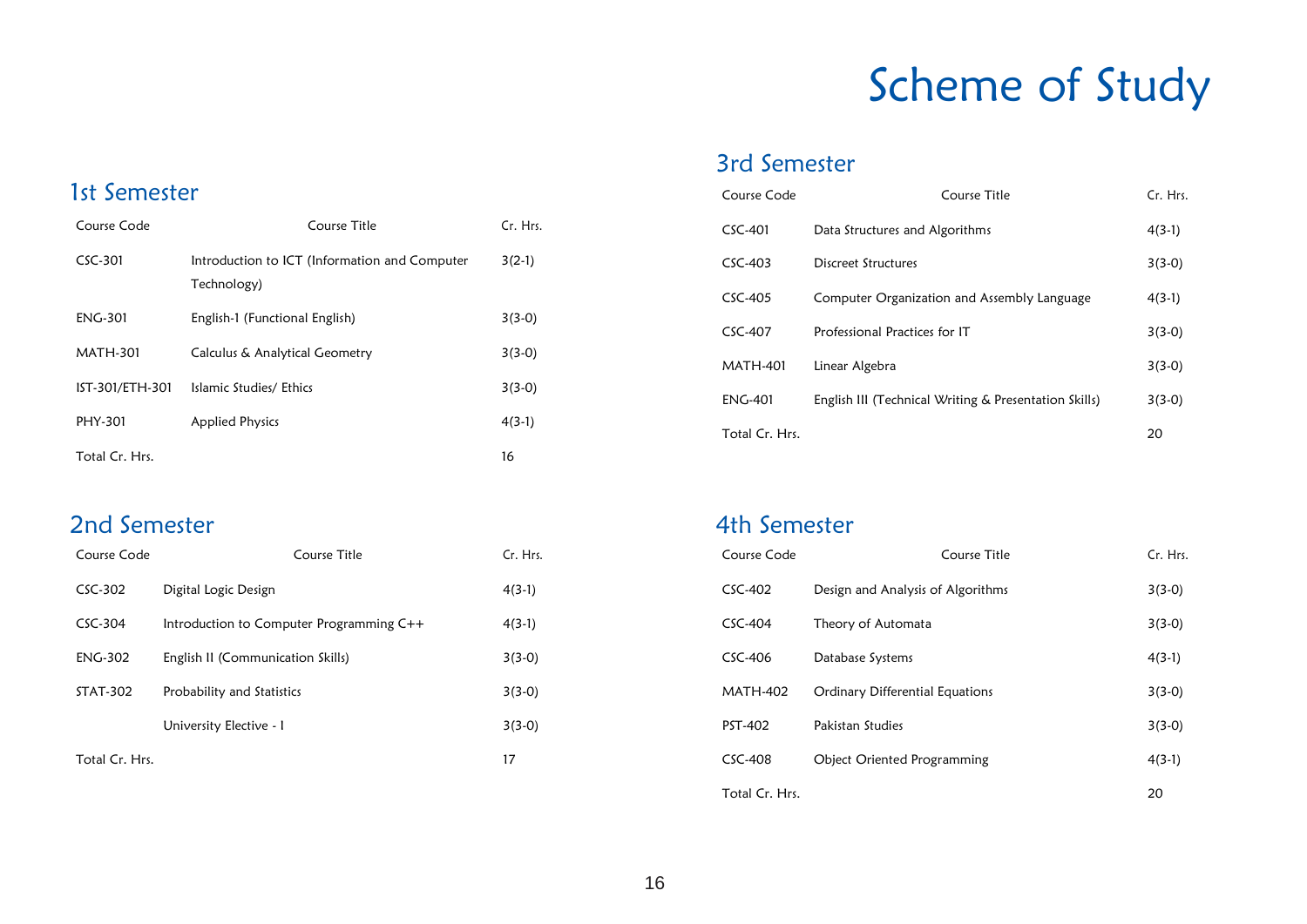# Scheme of Study

### 5th Semester

| Course Code     | Course Title                              | Cr. Hrs. |
|-----------------|-------------------------------------------|----------|
| $CSC-501$       | Data Communications and Computer Networks | $4(3-1)$ |
| $CSC-503$       | <b>Operating Systems</b>                  | $3(3-0)$ |
| $CSC-505$       | Web Technologies                          | $3(2-1)$ |
| <b>HUM-501</b>  | Foreign Language (French/Chinese)         | $3(3-0)$ |
| <b>MATH-501</b> | Multivariate Calculus                     | $3(3-0)$ |
| Total Cr. Hrs.  |                                           | 16       |

## 6th Semester

| Course Code     | Course Title                            |          |
|-----------------|-----------------------------------------|----------|
| $CSC-502$       | Computer Human Interaction<br>$(E-I)$   | $3(2-1)$ |
| $CSC-504$       | Parallel & Distributed Computing (E-II) |          |
| $CSC-506$       | Software Engineering Concepts           |          |
| <b>MATH-502</b> | Numerical Analysis and Computing        |          |
|                 | University Elective - II                | $3(3-0)$ |
| $CSC-502$       | Computer Architecture                   | $3(3-0)$ |
| Total Cr. Hrs.  |                                         | 18       |